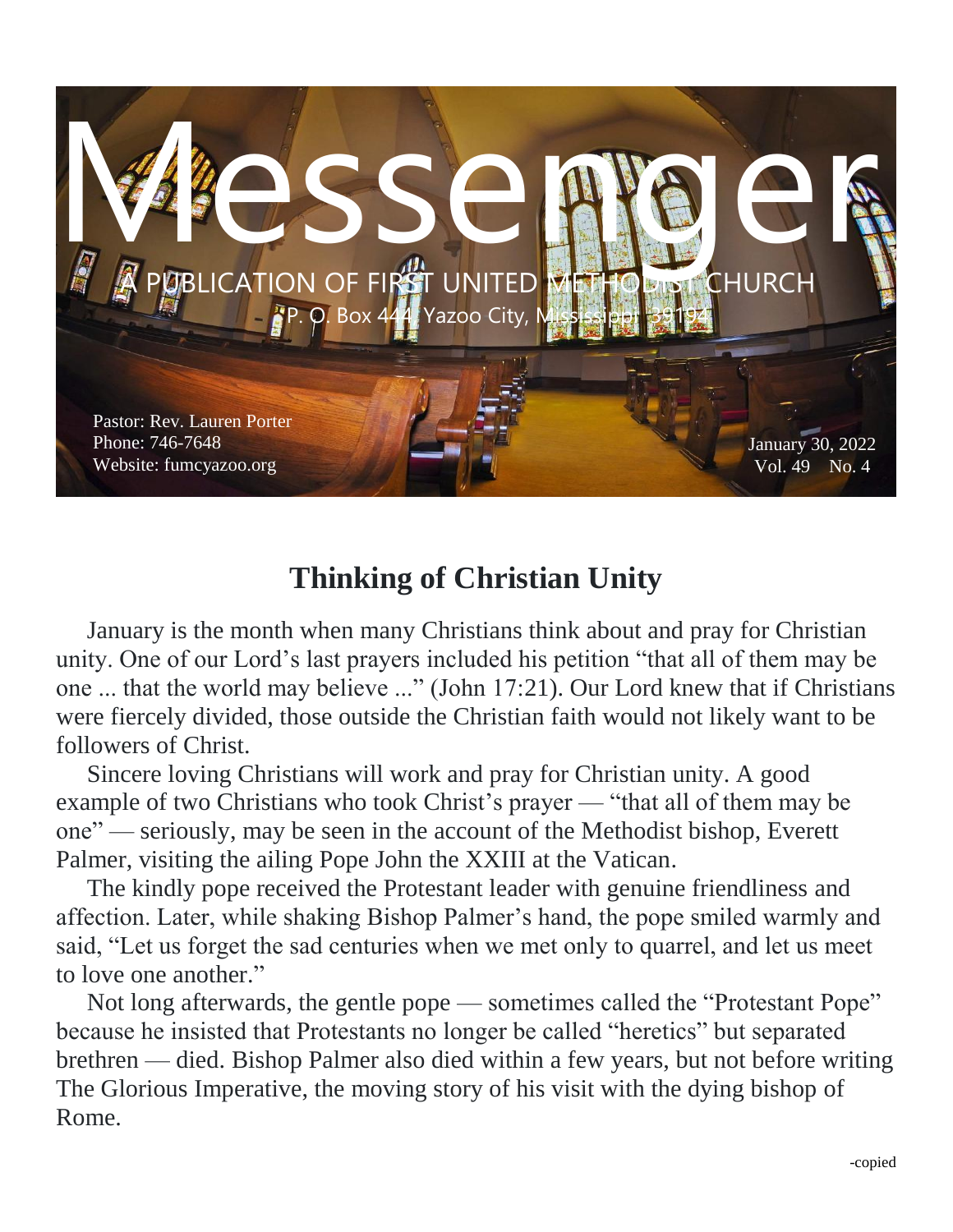



#### **SUNDAY, JANUARY 30**

 9:00 a.m. Come AZ U R Service 9:50 a.m. Sunday School 11:00 a.m. Traditional Service 6:00 p.m. Youth 6:00 p.m. Bro. Lauren's Bible Study **MONDAY, JANUARY 31** 9-12 noon Methodist Market **WEDNESDAY, FEBRUARY 2** 5:00 p.m. Children's Choir 5:45 p.m. Planet 456 & Children's Bible Study 6:00 p.m. Chancel Choir 6:00 p.m. Bro. Lauren's Bible Study 6:00 p.m. Youth 6:15 p.m. Snack Supper **SATURDAY, FEBRUARY 5** 9-12 noon Methodist Market



- 1. Amy Ray Drake Smith
- 3. Bonnie Holmes Katherine Phillips
- 4. Shirley Simmons Lisa Haynes
- 5. Bill Summers



 *Sympathy and love is extended to Bill and Shirley Dew in the death of their daughter, Gaye Peeples, who died January 24, 2022.*



4. Mr. & Mrs. Gray Goodman

 $\sim$   $\sim$   $\sim$   $\sim$   $\sim$   $\sim$   $\sim$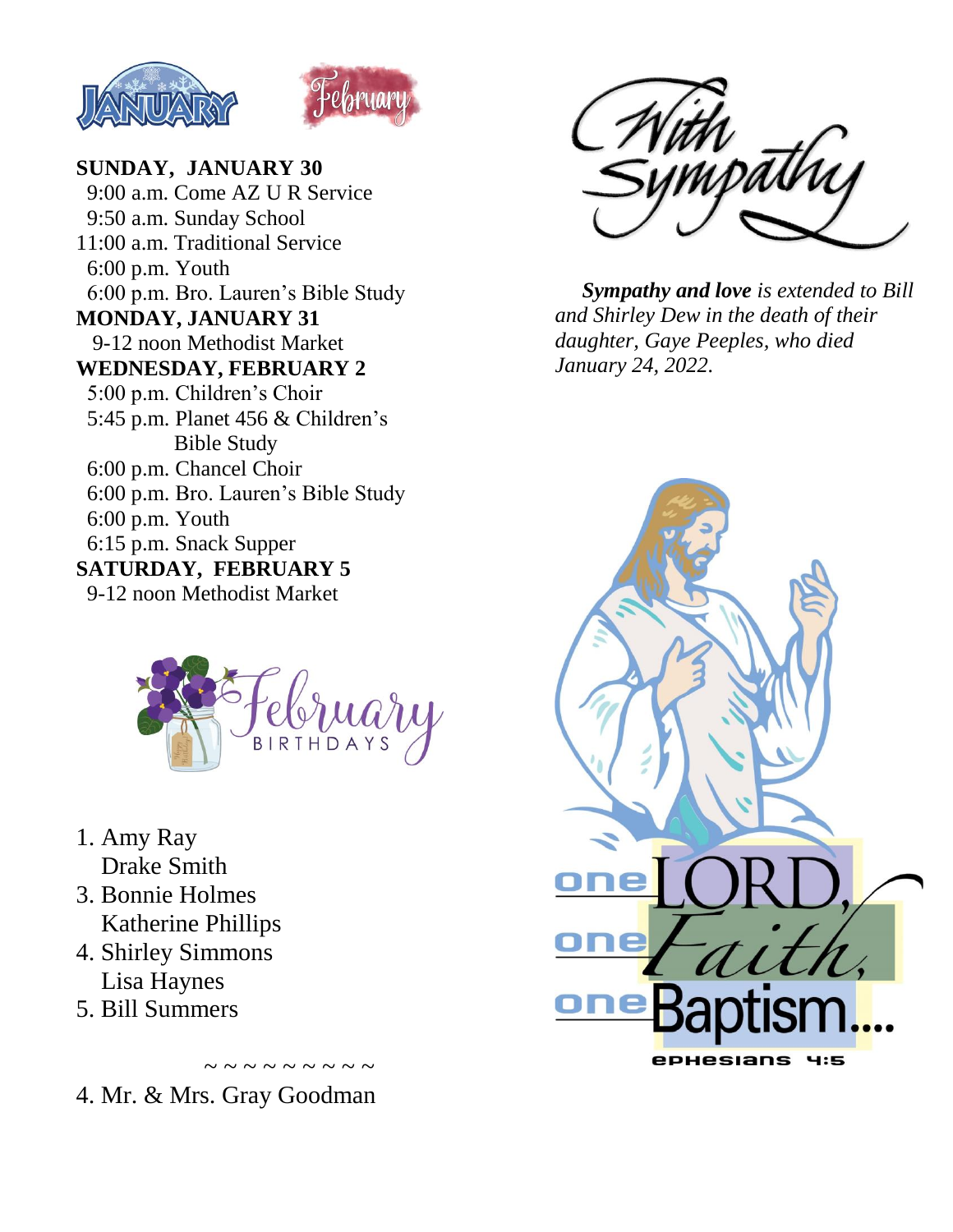Solid ound'

## **Sunday School**

This is our final week in our series that focuses on the mission of Jesus. Our lesson, *Power to Serve,* is about the calling of the disciples. These disciples were called to serve. When we accept Christ, we are now His disciples. We, too, are called to serve.

## **Sunday & Wednesday Night Group**

Youth Bible Study will continue to meet each Sunday & Wednesday night. We will begin a new study in February called "Half-Truths." This study will tackle familiar sayings and phrases that may sometimes be confusing, even though they are used to help us.

Wednesday Bible Study kicked-off last Wednesday, January 12<sup>th</sup>. We begin with Supper in the Fellowship Hall at 6:15 p.m.

# **D-NOW**

D-NOW has been set for March 4-5<sup>th</sup> at First Baptist Church. More information will be announced in the coming weeks.

Group will meet on Wednesdays from 6:00 p.m. – 7:00 p.m.

Sunday Night Group will meet each Sunday from 6:00 p.m. – 7:00 p.m.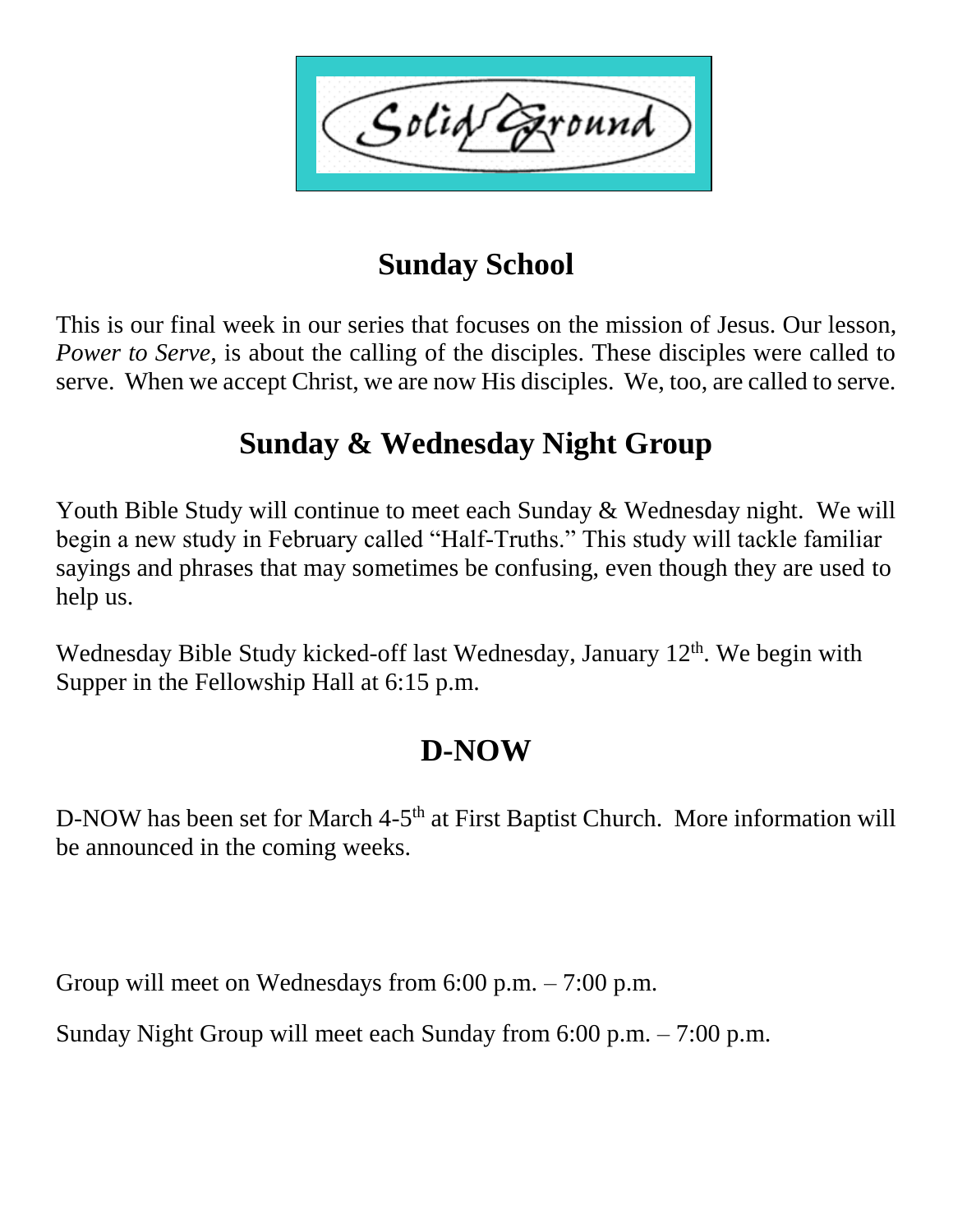



Luke 2: 52



**Memory Verse** 

## **Hiskidz and Bible in Life**

This Sunday we conclude our series, **"Jesus: His Mission."** Our lesson, *Following Jesus,* is about the calling of the disciples. Jesus called these men to follow Him and entrusted them to spread the Word. Today, we are His called disciples. He relies on us to tell others about Him.

#### **W.O.W WEDNESDAY CHILDREN'S MINISTRY**

W.O.W Wednesdays started back-up this past Wednesday, January 12. For the next few weeks, we will be talking about the life and ministry of Jesus. If your child did not participate in the Fall, we encourage you to send them for the Winter/Spring session. We are looking forward to beginning a new Bible Study series in February and planning a few fun activities.

**Confirmation Class** 



Our sixth grade Confirmation Class will meet for a weekend retreat on February 11-12. We will spend the entire weekend in Confirmation sessions. Parents will be contacted with further information.

### **BRANSON TRIP**

Our Planet 456 group will be going to Branson the weekend of March 25-27. We will attend the Sight and Sound Production show "Jesus." More information will be sent out within the next few weeks.